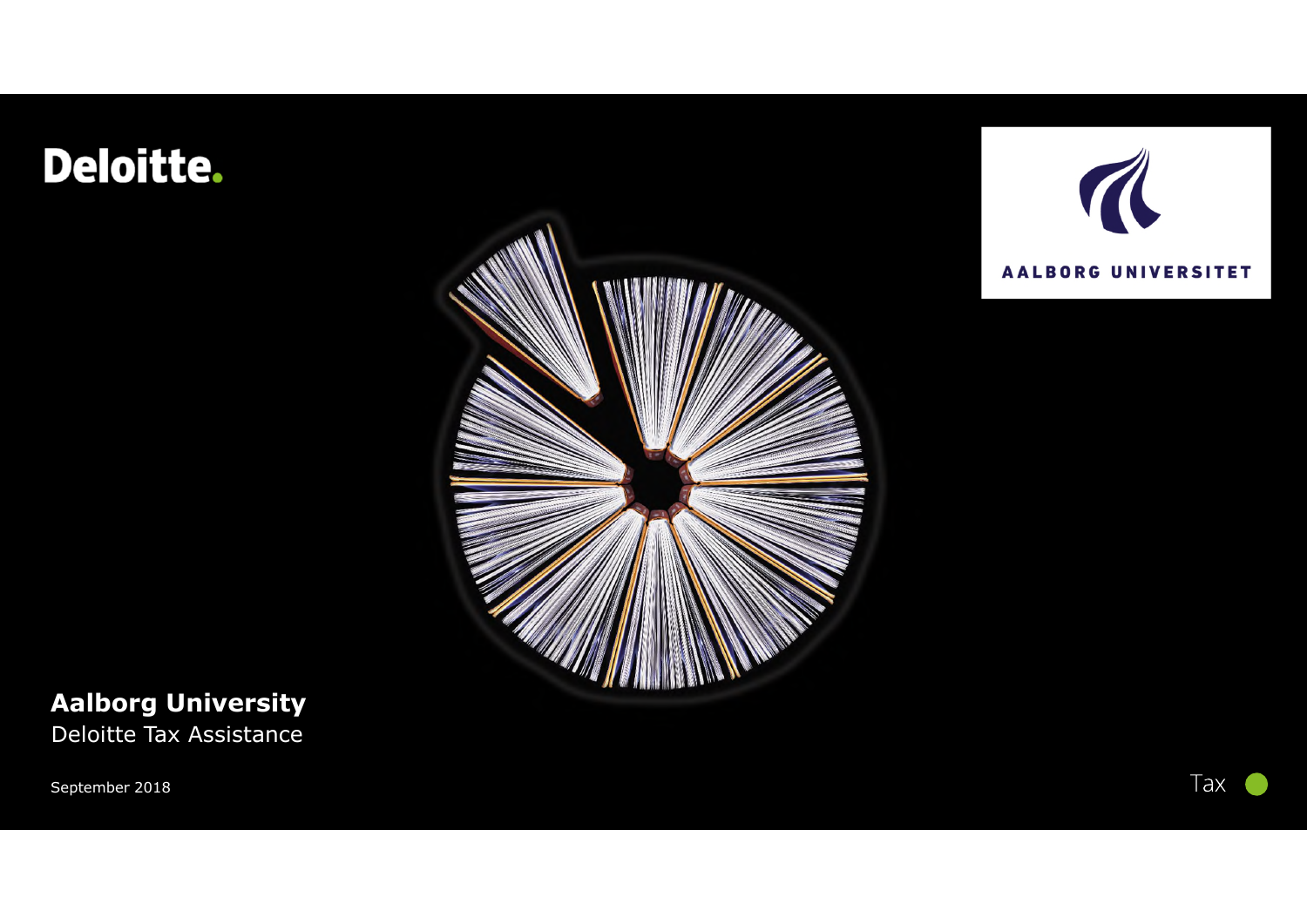#### Aalborg University has an agreement with Deloitte regarding tax assistance which can benefit you

According to the agreement between Aalborg University and Deloitte, Deloitte offers several services to employees at Aalborg University at fixed fees. A description of the services can be found on the following pages. If any additional services are needed, Deloitte will be happy to calculate a fixed price or assist according to time spent at an hourly rate at 2,100 DKK plus VAT.

The fee for tax assistance must be paid by the employee directly to Deloitte, unless it has been agreed between Aalborg University and the employee that a specific service will be paid by Aalborg University.

If services are not agreed with Aalborg University, you are welcome to contact Deloitte. An agreement with you and Deloitte is hereafter made.

If you have any questions, please do not hesitate to contact us.

Aalborg 10 September 2018

**Deloitte** Statsautoriseret Revisionspartnerselskab

Richardt Tabori Kraft Lars B. Andersen Partner Tax Director

#### **How to proceed**

If you require assistance from Deloitte you are welcome to contact your dedicated Deloitte-team.

#### **Deloitte-team**

Lars Bennedsgaard Andersen

Tax Director Mobile: +45 61705351



Iben Pedersen

Tax Consultant Mobile: +45 26803508

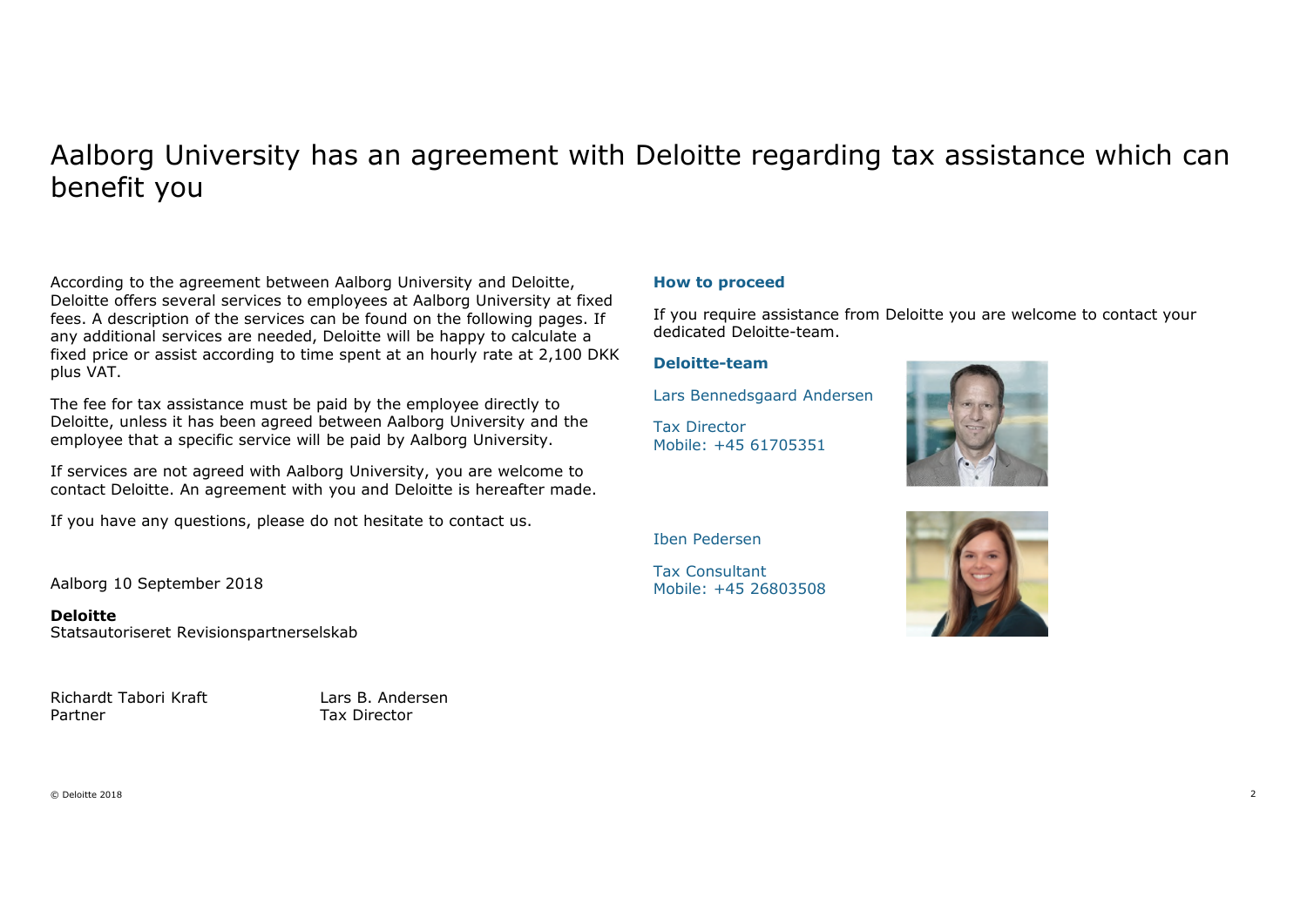## **International staff members working in Denmark**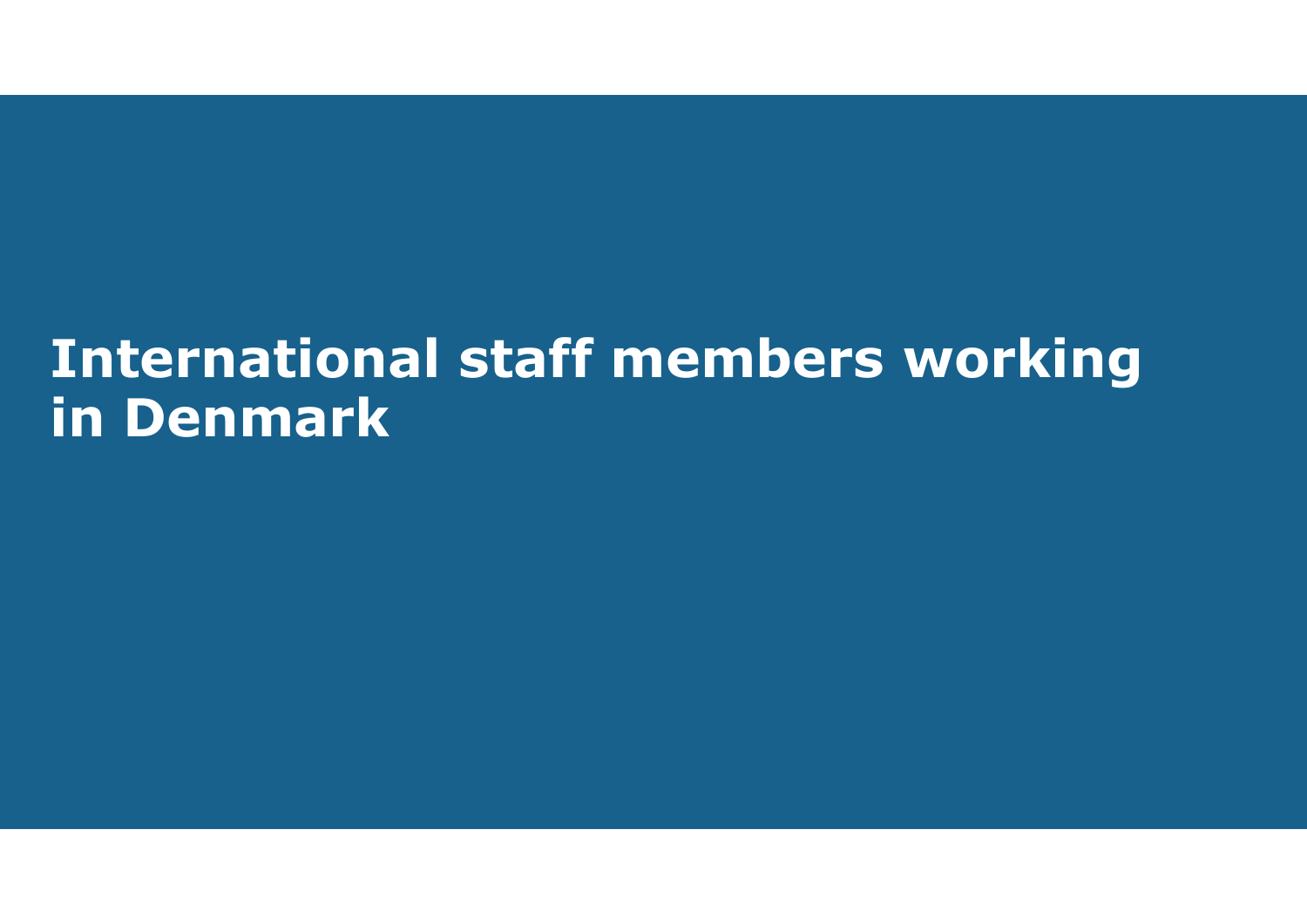### International staff members working in Denmark Tax assistance

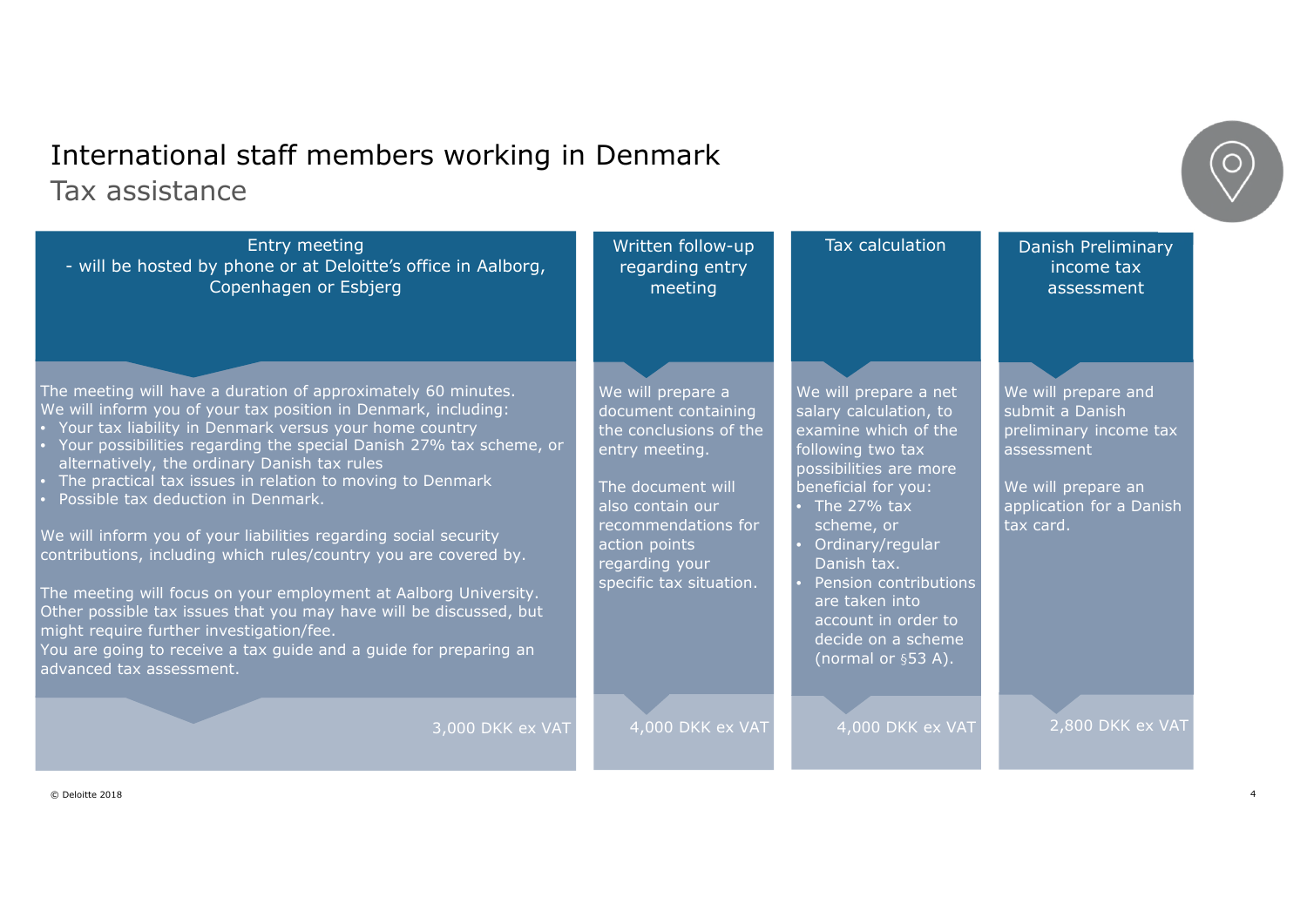#### International staff members working in Denmark Tax assistance

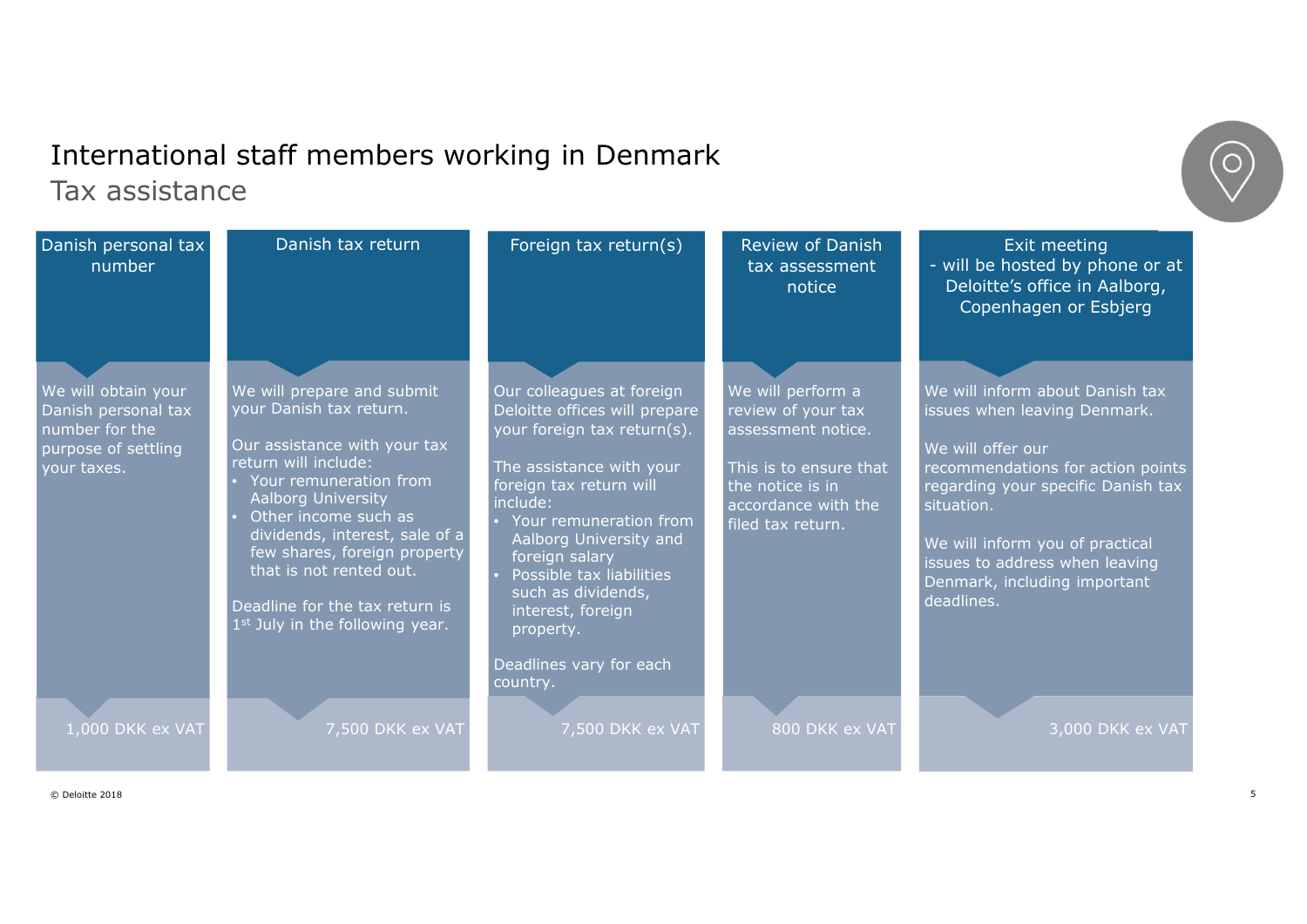# **AAU staff members working abroad**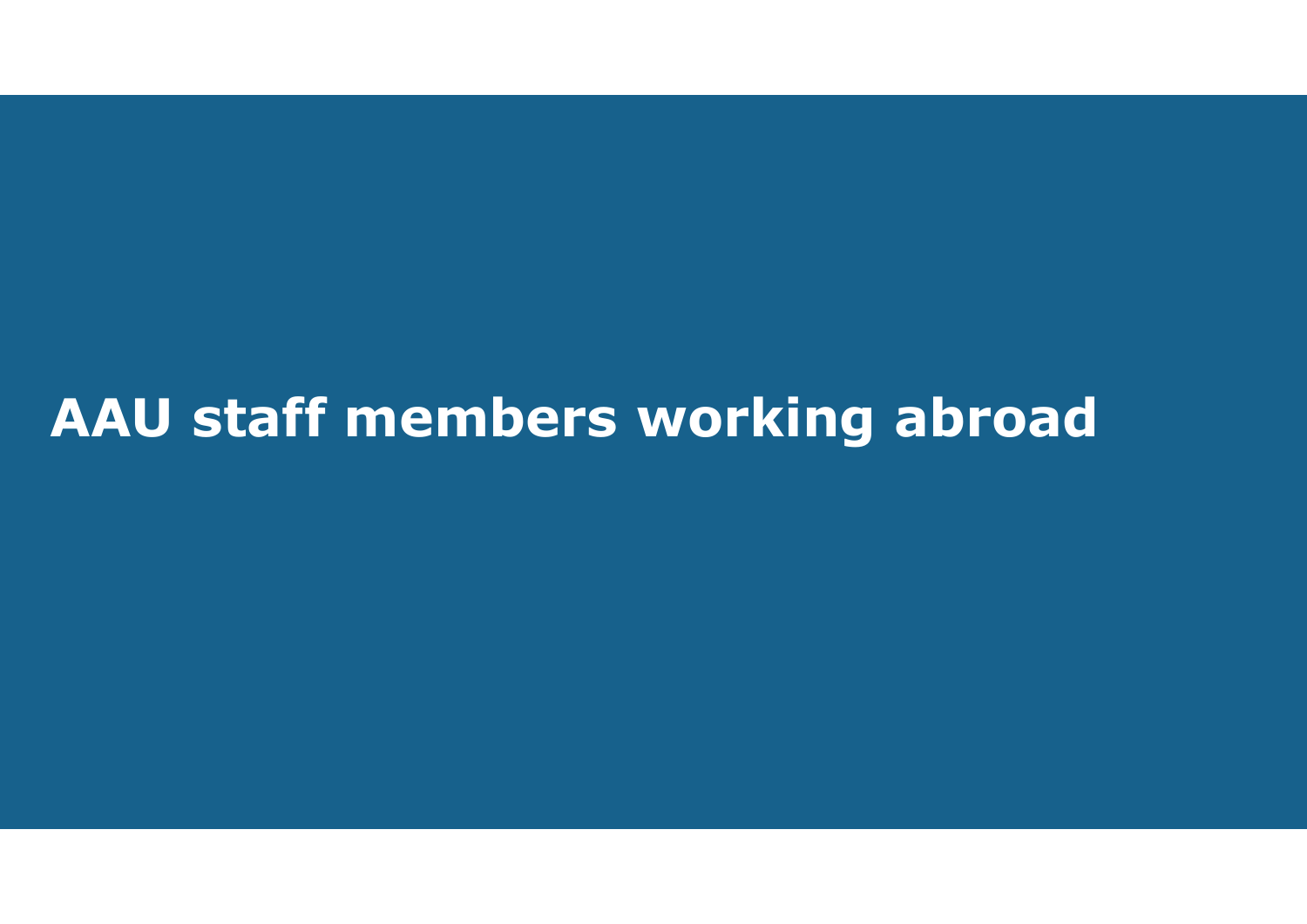## AAU staff members working abroad Tax assistance

| Exit meeting<br>- will be hosted by phone or<br>at Deloitte's office in<br>Aalborg, Copenhagen or<br>Esbjerg                                                                                                                                                                                              | Written follow up<br>regarding exit meeting                                                                                                                                                            | Entry meeting with<br>Deloitte in host country                                                                                                                                                                                                                                                     | Tax calculation                                                              | Foreign personal tax<br>number                                                                   |
|-----------------------------------------------------------------------------------------------------------------------------------------------------------------------------------------------------------------------------------------------------------------------------------------------------------|--------------------------------------------------------------------------------------------------------------------------------------------------------------------------------------------------------|----------------------------------------------------------------------------------------------------------------------------------------------------------------------------------------------------------------------------------------------------------------------------------------------------|------------------------------------------------------------------------------|--------------------------------------------------------------------------------------------------|
| We will determine whether<br>you will remain tax liable to<br>Denmark, or whether you will<br>only become tax liable in the<br>host country.<br>We will determine whether<br>you will remain to be covered<br>by Danish social security, or<br>whether you will be covered<br>by foreign social security. | We will prepare a<br>document containing the<br>conclusions of our exit<br>meeting.<br>The document will contain<br>our recommendations for<br>action points regarding<br>your specific tax situation. | Based on information from<br>the Danish exit meeting,<br>Deloitte in host country will<br>determine:<br>Whether you will become<br>tax liable in host country<br>Whether you will remain<br>covered by Danish social<br>security, or whether you<br>will be covered by foreign<br>social security. | We will prepare a net<br>salary calculation in your<br>working/host country. | We will obtain your<br>foreign personal tax<br>number for the purpose<br>of settling your taxes. |
| 3,000 DKK ex VAT                                                                                                                                                                                                                                                                                          | 4,000 DKK ex VAT                                                                                                                                                                                       | 3,000 DKK ex VAT<br>(written follow-up: 4,000 DKK ex<br>VAT extra)                                                                                                                                                                                                                                 | 4,000 DKK ex VAT                                                             | 1,000 DKK ex VAT                                                                                 |

© Deloitte 2018 7

Ŧ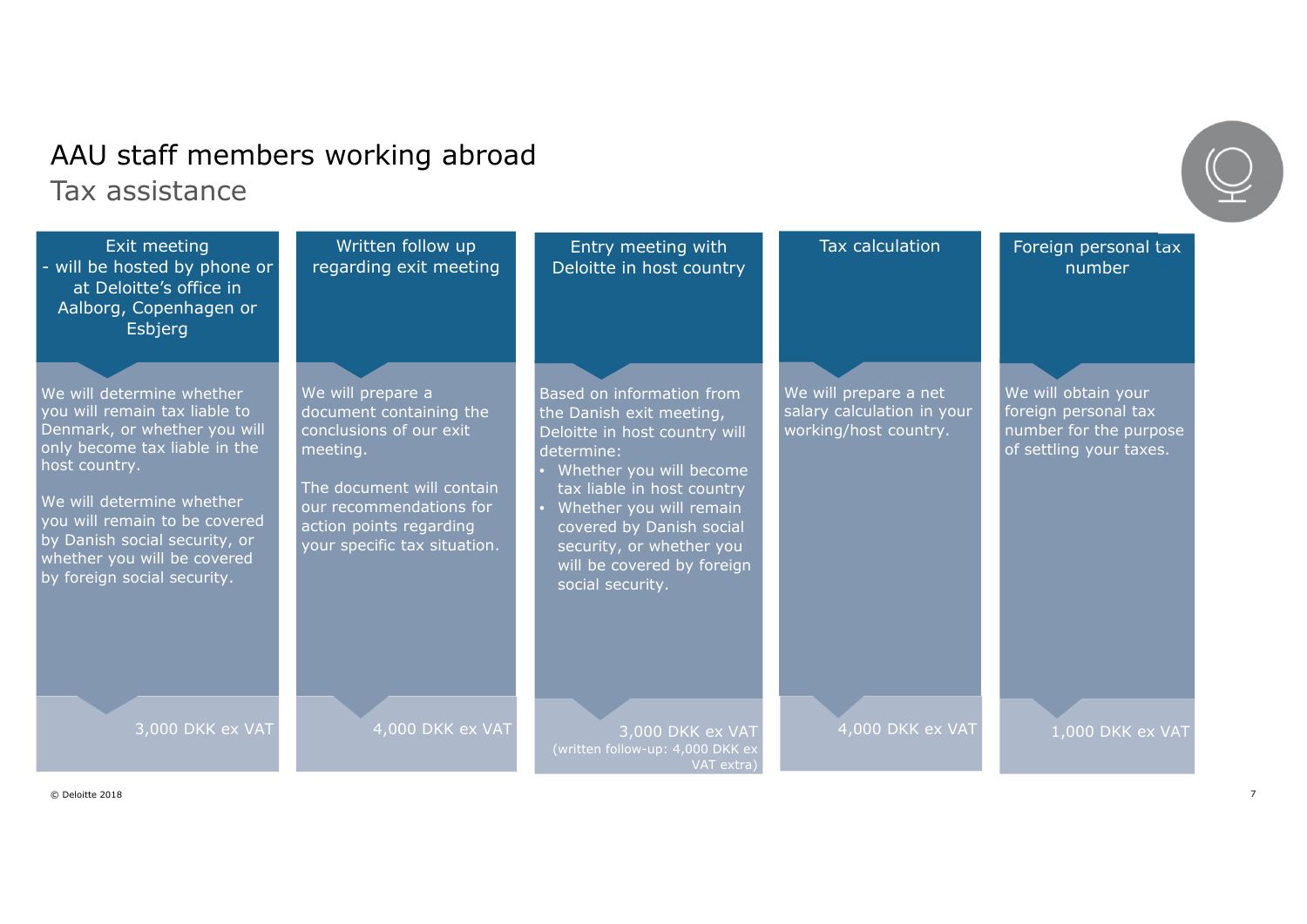### AAU staff members working abroad Tax assistance

7,500 DKK ex VAT Our colleagues at foreign Deloitte offices will prepare your foreign tax return(s). The assistance with your foreign tax return will include: • Your remuneration from Aalborg University and foreign salary • Possible tax liabilities such as dividends, interest, foreign property. Deadlines vary for each country. Foreign tax return(s) 800 DKK ex VAT We will perform a review of your preliminary Danish and/or foreign tax assessment notice. This is to ensure that the notices are in accordance with the filed tax return(s). Price is per country. Review of tax assessment notice 7,500 DKK ex VAT We will prepare and submit your Danish tax return. Our assistance with your tax return will include: • Your remuneration from Aalborg **University** Other income such as dividends, interest, sale of a few shares, foreign property that is not rented out. Deadline for the tax return is  $1<sup>st</sup>$  July in the following year. Danish tax return 2,800 DKK ex VAT We will prepare and submit your Danish and possible foreign preliminary income tax assessment. The price is per country. Preliminary income tax assessment